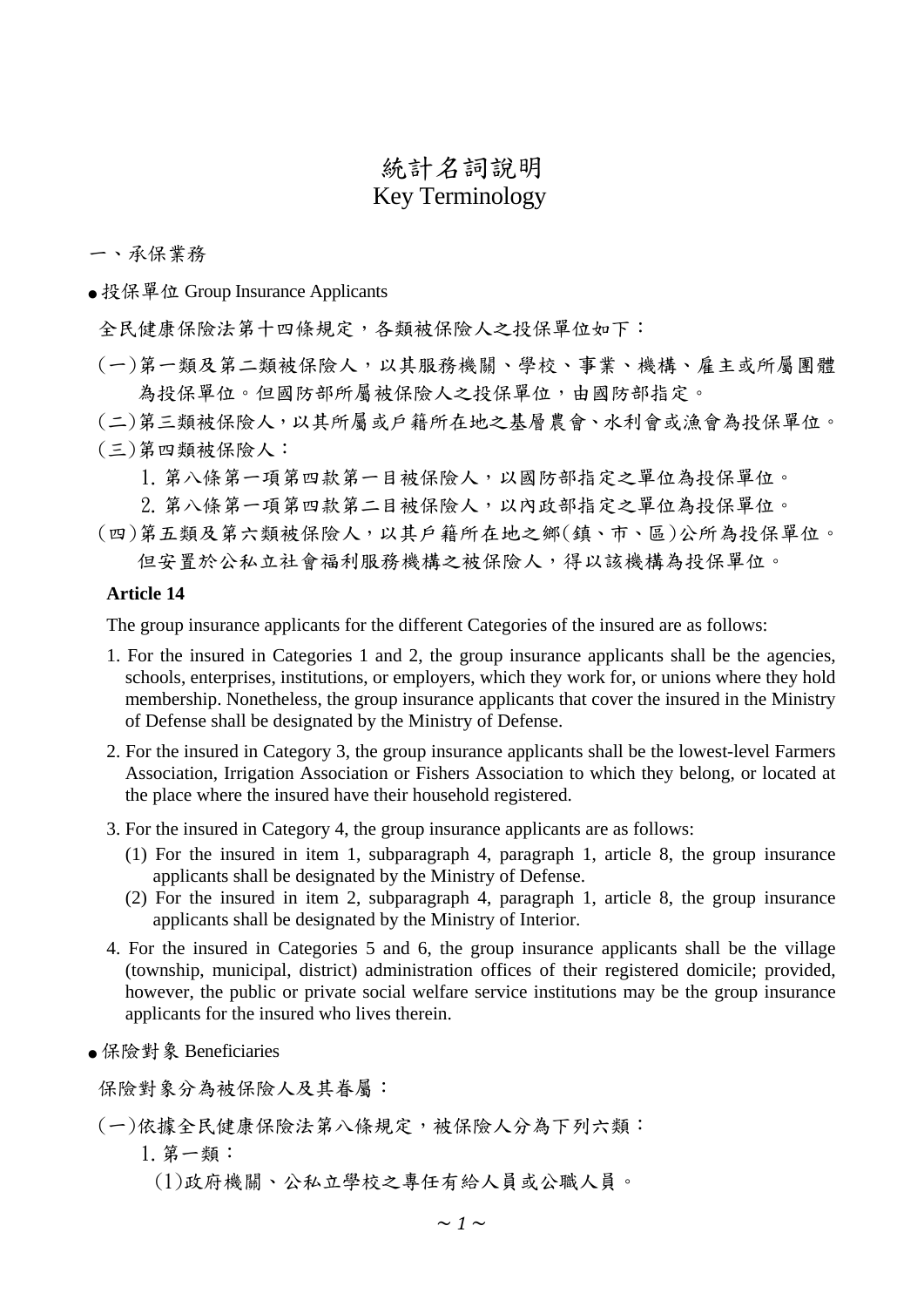(2)公、民營事業、機構之受雇者。

- (3)前二目被保險人以外有一定雇主之受雇者。
- (4)雇主或自營業主。
- (5)專門職業及技術人員自行執業者。
- 2.第二類:
	- (1)無一定雇主或自營作業而參加職業工會者。
	- (2)參加海員總工會或船長公會為會員之外僱船員。
- 3.第三類:
	- (1)農會及水利會會員,或年滿十五歲以上實際從事農業工作者。
	- (2)無一定雇主或自營作業而參加漁會為甲類會員,或年滿十五歲以上實際從事 漁業工作者。
- 4.第四類:
	- (1)應服役期及應召在營期間逾二個月之受徵集及召集在營服兵役義務者、國軍 軍事學校軍費學生、經國防部認定之無依軍眷及在領卹期間之軍人遺族。
	- (2)服替代役期間之役齡男子。
- 5.第五類:合於社會救助法規定之低收入戶成員。
- 6.第六類:
	- (1) 榮民、榮民遺眷之家戶代表。
	- (2) 第一款至第五款及本款前目被保險人及其眷屬以外之家戶戶長或代表。

# **Article 8**

The insured shall be classified into the following six categories :

- 1. Category 1
	- (1) Civil servants or full-time and regularly paid personnel in governmental agencies and public  $\sqrt{\text{private schools}}$ ;
	- (2) Employees of publicly or privately owned enterprises or institutions;
	- (3) Employees other than the insured prescribed in the preceding two subparagraphs but are otherwise employed by particular employers;
	- (4) Employers or self-employed owners of business;
	- (5) Independently practicing professionals and technicians.
- 2. Category 2
	- (1) Members of an occupational union who have no particular employers, or who are self-employed;
	- (2) Seamen serving on foreign vessels, who are members of the National Seamen's Union or the Master Mariners' Association.
- 3. Category 3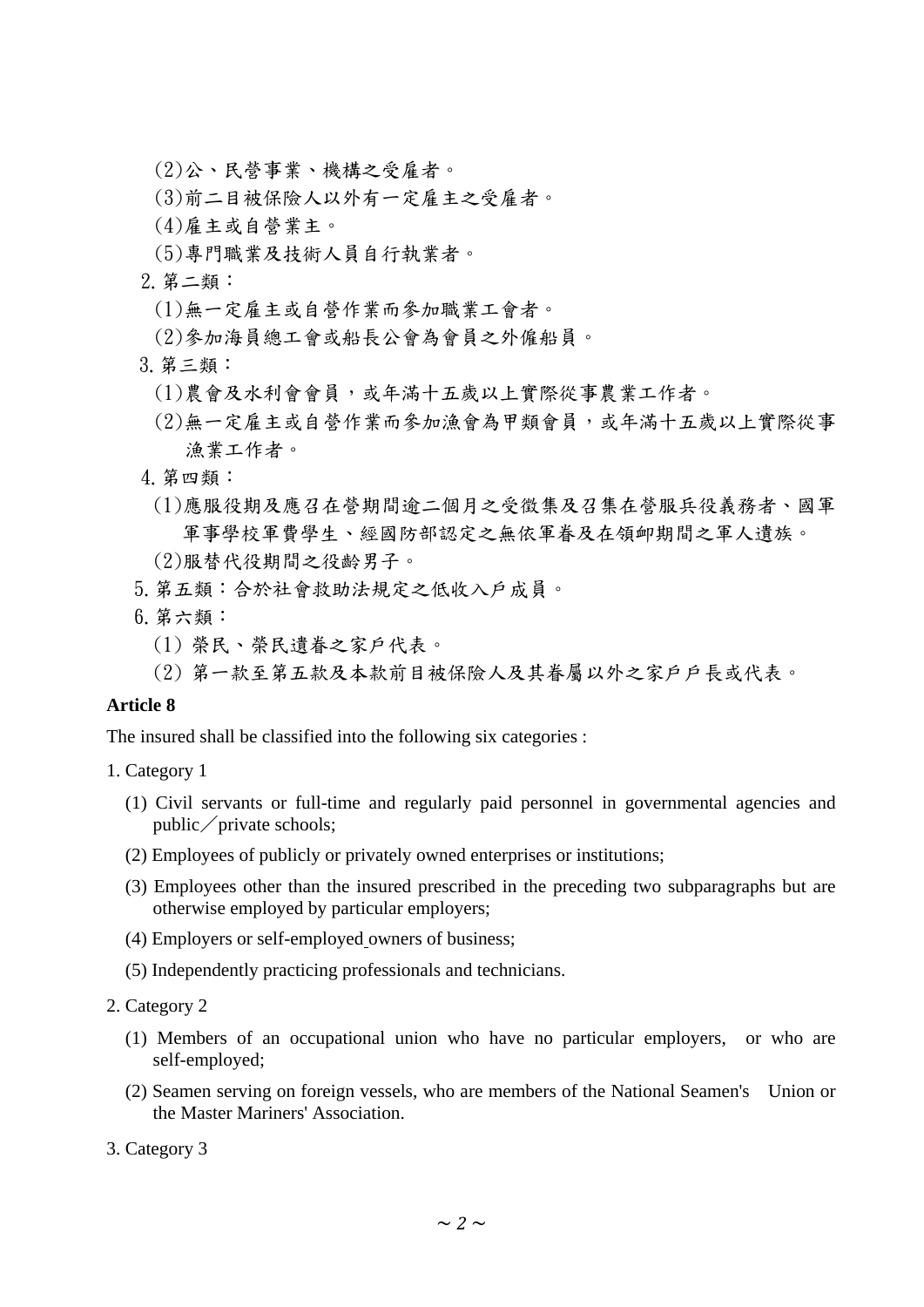- (1) Members of the Farmers Association or the Irrigation Association, or workers aged over fifteen who are actually engaged in agricultural activities;
- (2) Class A members of the Fishers Association who are either self-employed or have no particular employers, or workers aged over fifteen who are actually engaged in fishery activities.
- 4. Category 4
	- (1) Military servicemen whose compulsory service terms are over two months or who are summoned to serve in military for more than two months, military school students who receive grants from the government, military servicemen's dependents who lost their support recognized by the Ministry of Defense, and military decedent's families who are receiving pensions due to the death of their decedents;
	- (2) Men at the age for enlisting in the military, who are currently in military-substitute service.
- 5. Category 5

Members of a household of low-income families as defined by Social Support Law.

- 6. Category 6
	- (1) Veterans, household representatives of survivors of veterans;
	- (2) Representatives or heads of household other than the insured or their dependents prescribed in subparagraphs 1 to 5 and the preceding item of this subparagraph.
- (二)依據全民健康保險法第九條規定,第一類至第三類及第六類被保險人之眷屬,規 定如下
	- 1. 被保險人之配偶,且無職業者。
	- 2.被保險人之直系血親尊親屬,且無職業者。
	- 3. 被保險人二親等內直系血親卑親屬未滿二十歲且無職業,或年滿二十歲無謀生 能力或仍在學就讀且無職業者。

#### **Article 9**

The dependents of the insured in Categories 1 to 3, and 6 are prescribed as follows:

- 1. The insured's spouse who is not employed.
- 2. The insured's lineal blood ascendants who are not employed.
- 3. The insured's lineal blood descendants within second degree of relationship who are either under twenty years of age and not employed, or are over twenty years of age but incapable of making a living, including those who are in school without employment.
- 投保金額 Payroll-related premium Base
	- 1. 第一類至第三類被保險人之投保金額,由主管機關擬訂分級表,報請行政院核定 之。投保金額分級表之下限與中央勞工主管機關公布之基本工資相同;基本工資調 整時,該下限亦調整之。投保金額分級表最高一級投保金額與低一級投保金額應 維持五倍以上之差距,該表並應自基本工資調整之次月調整之。適用最高一級投保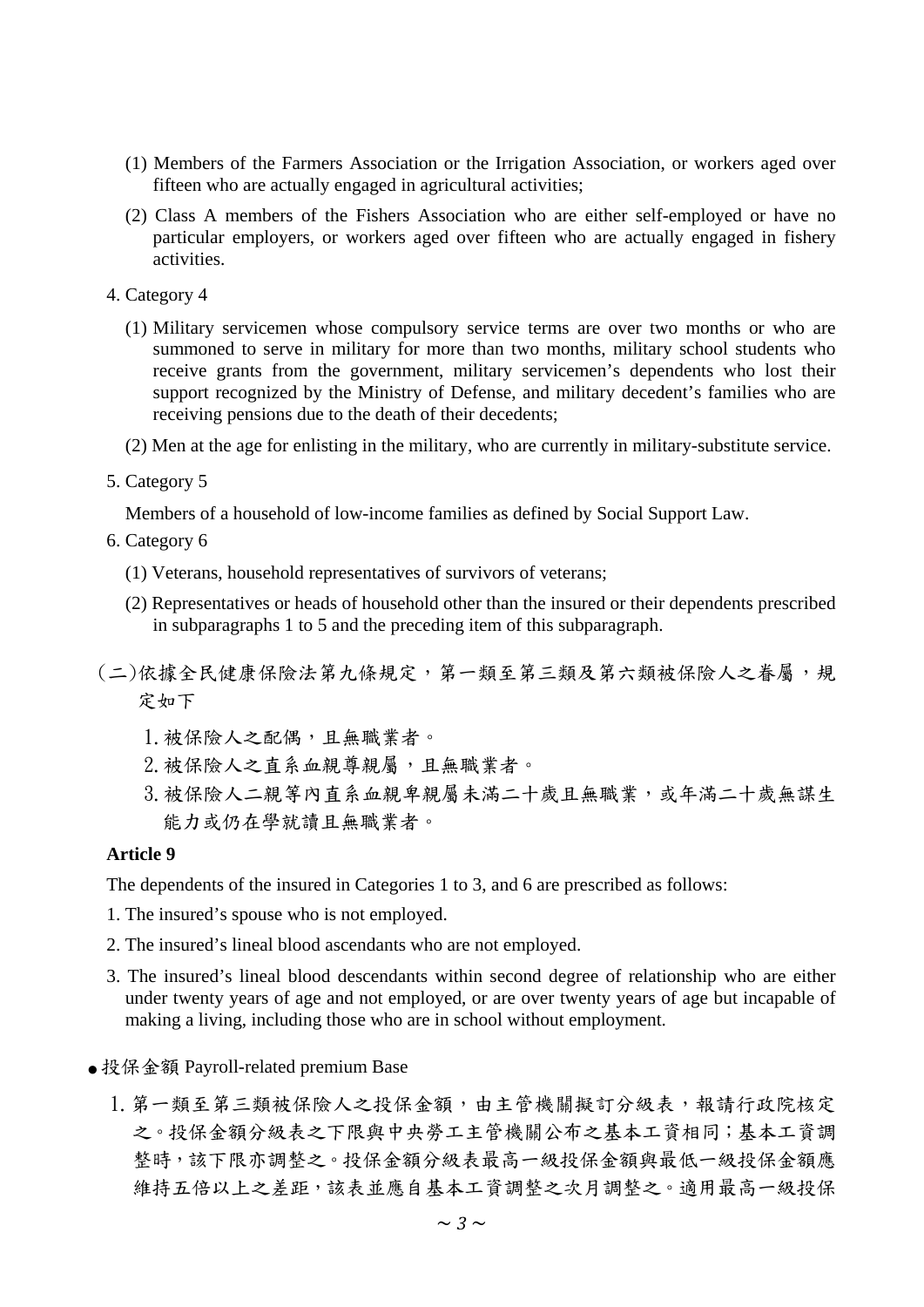金額之被保險人數超過被保險人總人數之百分之三,並持續十二個月時,主 管機關應自次月調整投保金額分級表,加高其等級。

# **Article 21**

The insured payroll-related amount for the insured in Categories 1 to 3 shall be subject to a grading table drafted by the Competent Authority and be reported to the Executive Yuan for approval.

The minimum in the said Grading Table of insured payroll-related amount shall be equal to the base salary promulgated by the central competent authority in charge of labor affairs. Upon adjustment of the base salary, such minimum shall be adjusted accordingly.

The insured payroll-related amount of the top level of the Grading Table of insured pay-roll related amount has to be kept fivefold higher than the amount in the bottom level, and the said Grading Table has to be revised in one month after the basic salary is adjusted. In case that the number of the insured applicable to the highest level of insured payroll-related amount exceeds three percent of the total number of the insured for twelve consecutive months, the Competent Authority shall readjust the Grading Table of insured payroll-related amount to advance another highest level starting from the following month.

2. 第一類及第二類被保險人之投保金額,依下列各款定之:

(1)受雇者:以其薪資所得為投保金額。

- (2)雇主及自營作業者:以其營利所得為投保金額。
- (3)專門職業及技術人員自行執業者:以其執行業務所得為投保金額。

第一類及第二類被保險人為無固定所得者,其投保金額,由該被保險人依投保金額 分級表所定數額自行申報,並由保險人查核;如申報不實,保險人得逕予調整。

## **Article 22**

The insured payroll-related amount for the insured in Categories 1 and 2 is determined on the following basis:

- 1. Employees: the payroll;
- 2. Employers and self-employed: the business income;
- 3. Independently practicing professionals and technicians: the income from professional practice.

If the insured prescribed in Categories 1 and 2, has no stable income, the insured shall select the proper insured payroll-related amount from the Grading Table of insured payroll-related amount and such insured payroll-related amount shall be examined by the Insurer, who may make adjustment at its own discretion if the insured payroll-related amount is found inappropriate.

3. 第三類被保險人之投保金額, 以第八條第一項第一款第二目、第三目及第二款所定 被保險人之平均投保金額計算之。但保險人得視該類被保險人及其眷屬之經濟能 力,調整投保金額等級。

## **Article 23**

The insured payroll-related amount applicable to the insured in Category 3 shall be the average amount for those specified under items 2, 3 of subparagraph 1, and subparagraph 2 of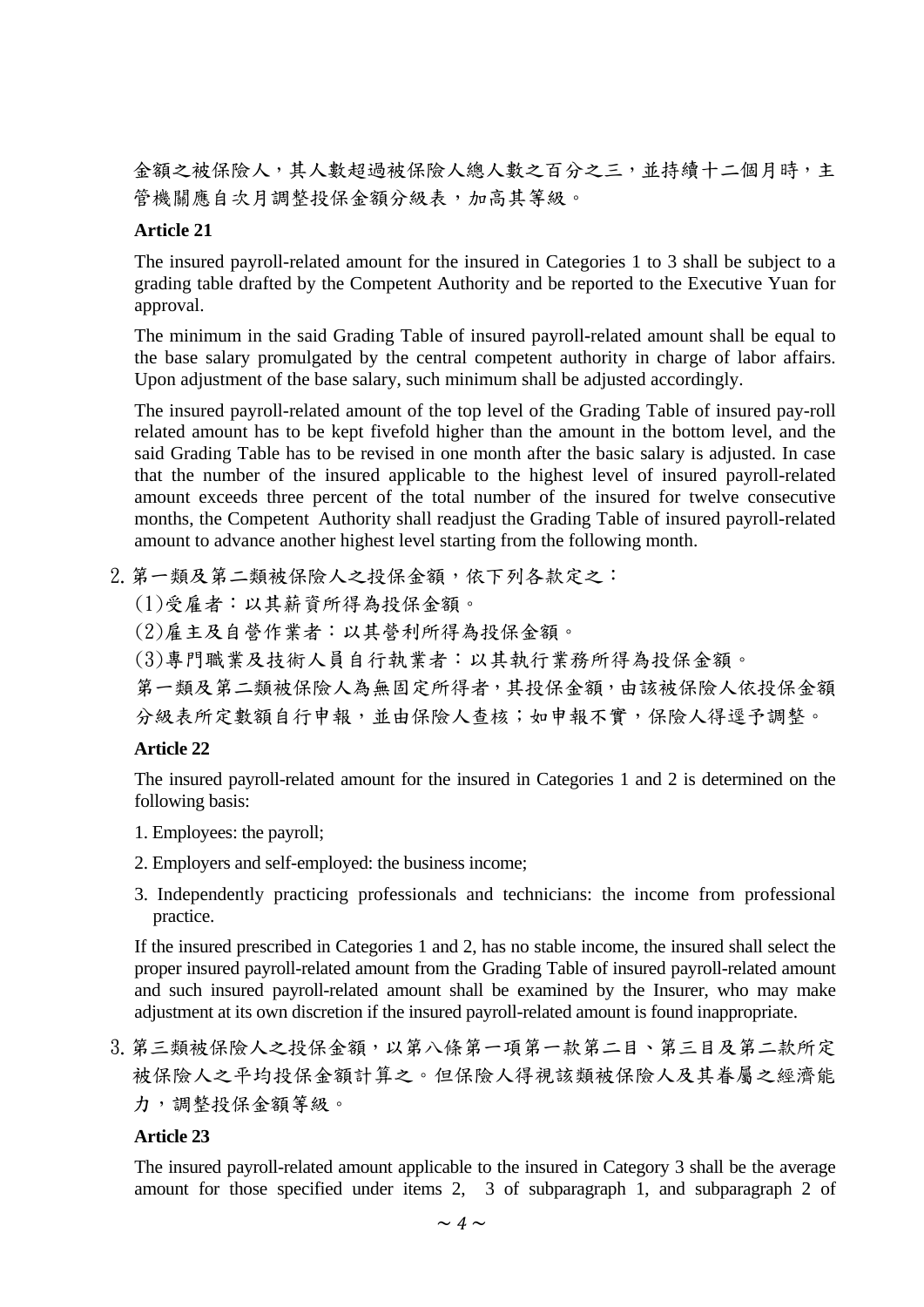paragraph 1, Article 8; provided, that the Insurer may adjust the level of insured payroll-related amount according to the financial viability of the insured and their dependents.

4.第四類及第五類被保險人之保險費,以精算結果之全體保險對象每人平均保險費計 算之。

# **Article 25**

The premium of the insured in Categories 4 and 5 shall be calculated according to the averaged actuarial premium based on the total number of the beneficiaries.

5.第六類保險對象之保險費,以精算結果之全體保險對象每人平均保險費計算之。眷 屬之保險費,由被保險人繳納;超過三口者,以三口計。

# **Article 26**

The premium of the beneficiaries in Category 6 shall be the average premium of all beneficiaries according to the actuarial results.

The premium of the dependents shall be paid by the insured. When the number of the dependents exceeds 3, the payment shall be calculated on the basis of only three dependents.

● 平均投保金額 Average Payroll-related Premium Base

被保險人投保金額平均數。

 $\ddot{\phantom{0}}$ (各類投保金額×該類被保險人數)之合計

被保險人數

●分局縣市別 Branch & Locale:

係按被保險人投保單位所在地之分局縣市別統計。

二、財務狀況

● 應收保險費 Premium Receivable

為當月(年)計費產生之保險費金額。

● 實收保險費 Premium Collected

為當月(年)實際收到開單之保險費。

● 收繳率 Collection Rate

實收保險費 <u>震收保險費</u> ×100 %

● 資本 Capital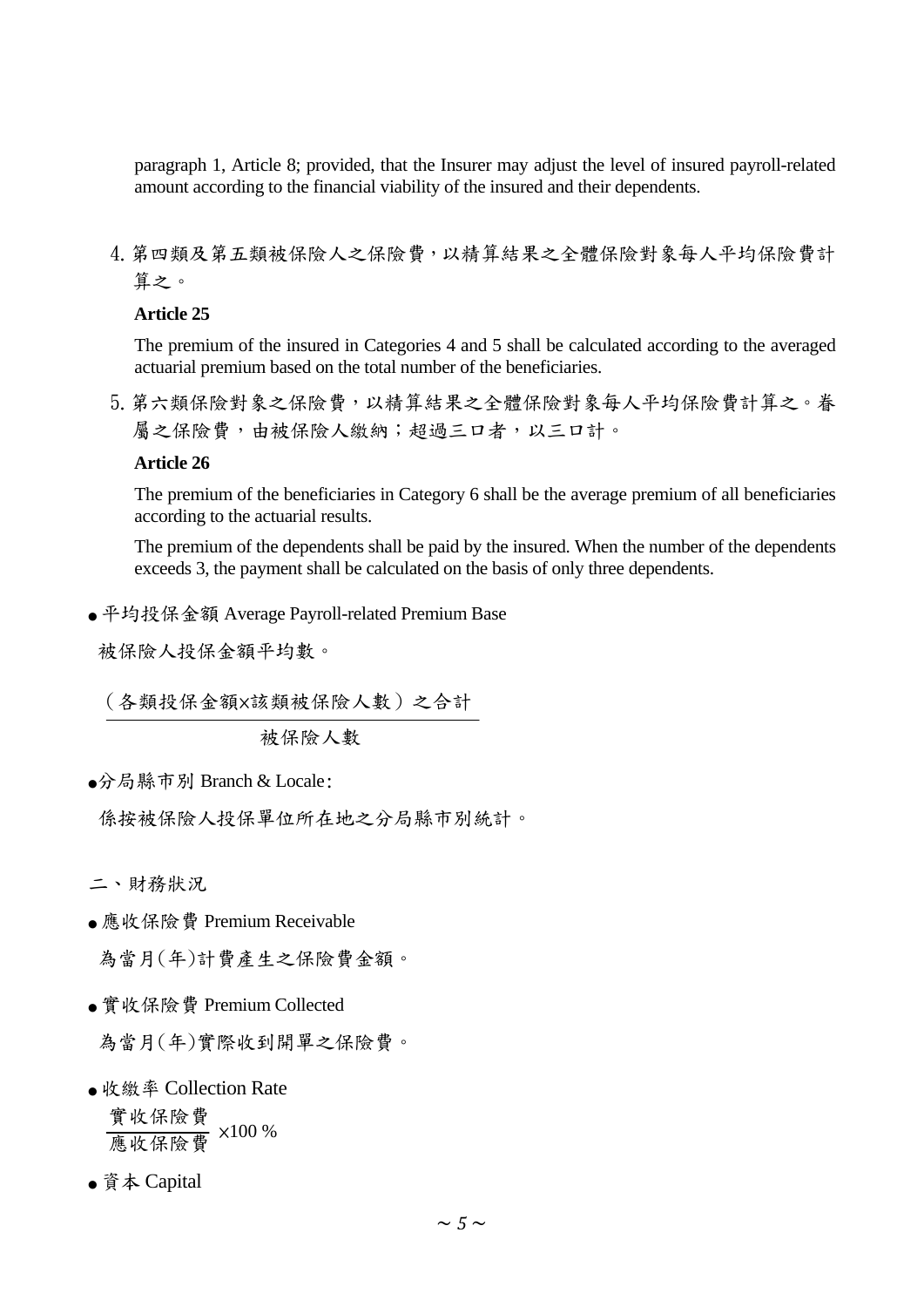由中央政府撥付中央健康保險局辦理全民健康保險所需之設備費用及週轉金。

● 代辦醫療費用收入 Income from Medical Service Provision

政府機關委託中央健康保險局代辦醫療給付之補助款。其代辦項目為榮民及榮民遺眷 家戶代表醫療費用之自行負擔、結核病患者醫療費用 之自行負擔、慢性開放性結核病患住院醫療之病房費及診察費、山地鄉結核病患者住 院醫療之病房費及診察費、康復之家住宿費、低收入戶住院膳食費、法定傳染病之醫 療費用、職業傷病之醫療費用、職業傷病之住院膳食費、職業傷病之預防健檢等。

● 滯納金 Delinquency Charges

投保單位或被保險人逾期繳納保險費者,每逾一日,將另加徵其應納費額百分之零點 一滯納金,但加徵之滯納金額以至應納費額之百分之十五為限,但一定金額以下之小 額滯納金得予免徵,其數額由主管機關定之。

● 滯納金收回筆數百分比 Percentage Collected by Number

 收回筆數 滯納筆數 × 100 %

- 滯納金收回金額百分比 Percentage Collected
	- 收回金額 滯納金額 × 100 %
- 安全準備 Reserve Fund

為平衡保險財務,應提列安全準備,其來源如下:

1. 由每年度保險費收入總額百分之五範圍內提撥;其提撥率,由主管機關定之。

2.年度收支之結餘。

3.保險費滯納金。

4.安全準備所運用之收益。

年度收支發生短絀時,應由安全準備先行填補。

#### **Article 63**

In order to balance the insurance finances, this Insurance shall set aside a reserve fund from the following sources:

- 1. Proportion stipulated by the Competent Authority within 5 percent of the total premium revenues of each fiscal year;
- 2. Surplus from each fiscal year;
- 3. Premium overdue charges;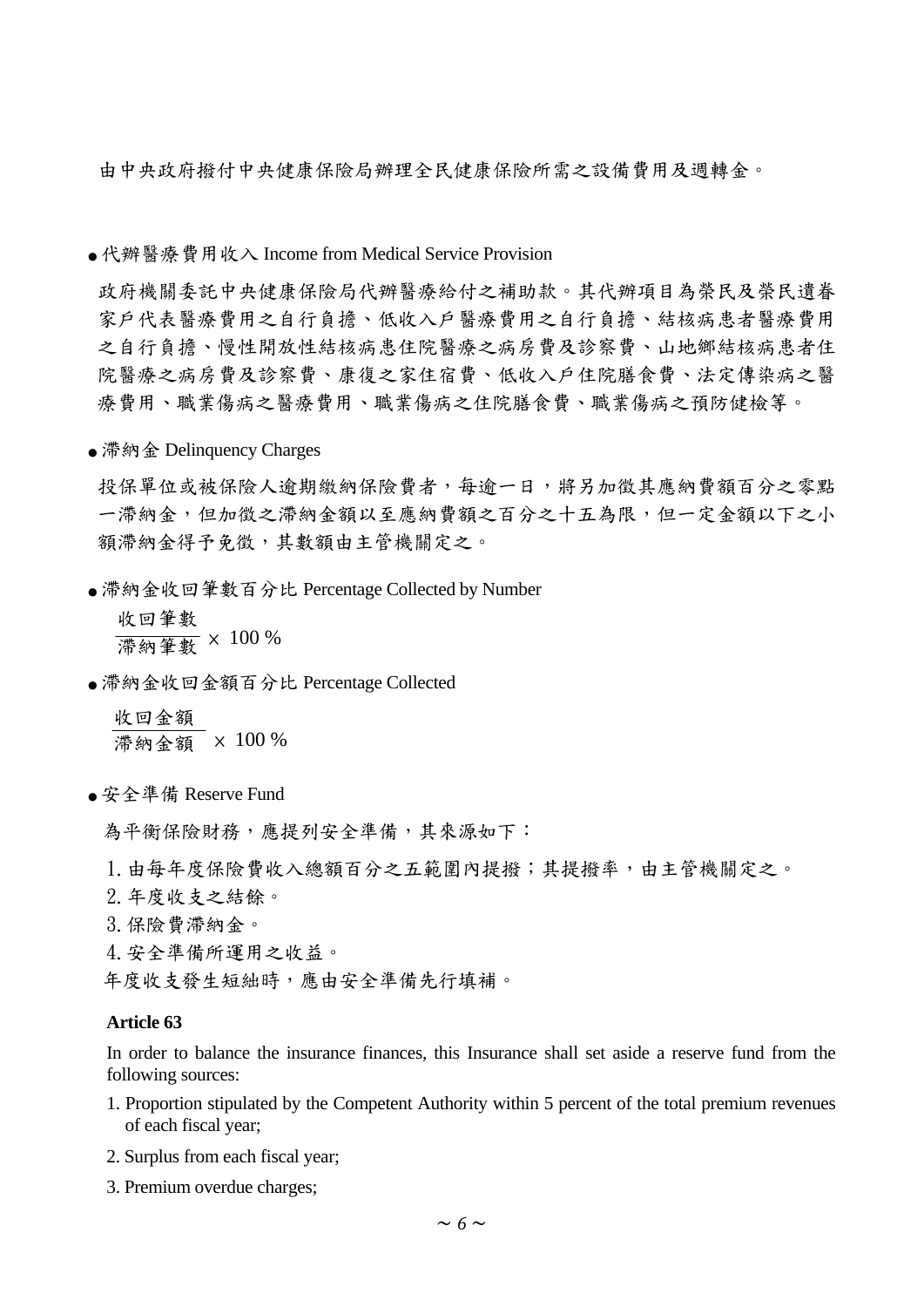4. Profits generated from the management of the reserve fund.

Deficiency in the balance of insurance revenue and expenditure of each fiscal year shall be recovered by the reserve fund first.

● 菸酒健康福利捐分配收入 Added Social Health Insurance Contributions for Alcohol and Tobacco

依全民健康保險法第六十四條規定,政府得開徵菸酒健康福利捐,將其收入之一定比 例提列為本保險安全準備。

## **Article 64**

The government may impose the social health and welfare surcharge on tobacco and alcoholic products and deposit a proportion of the surcharge collected therefrom in the reserve fund.

Notwithstanding the relevant provisions of the Act Governing the Allocation of Government Revenues and Expenditures, the implementation regulations for setting aside a proportion of the social health and welfare surcharge as the reserve fund shall be jointly promulgated by the Competent Authority and the central competent authority in charge of finance.

● 公益彩券分配收入 Social Welfare Lottery Income

依全民健康保險法第六十五條規定,政府應提撥社會福利彩券收益之一定比例,提列 為本保險安全準備。

## **Article 65**

The government shall set aside a certain proportion of returns from social welfare lottery as the reserve fund.

The implementation regulation for the preceding paragraph shall be jointly established by the Competent Authority and the central competent authority in charge of finance and shall not be subject to the limitations of the relevant provisions of the Government Fiscal Revenues and Expenditures Allocation Law.

● 醫療費用 Medical Expenditure

凡依全民健康保險法承保之各類保險所發生之保險醫療給付及成本屬之。

● 保險成本 Insurance Cost

凡本局保險業務所發生之保險給付(醫療費用)、利息費用、各項提存(提存呆帳等)、 買賣票券損失、其他有關之各項費用等屬之。

● 支付醫療費用 Advances on Medical Expenses

指保險費收入不足支應醫療費用時,先行以安全準備墊付之款項。

● 彌補虧損 Coverage of Losses

指當年度收支發生短絀時,由安全準備先行填補之數。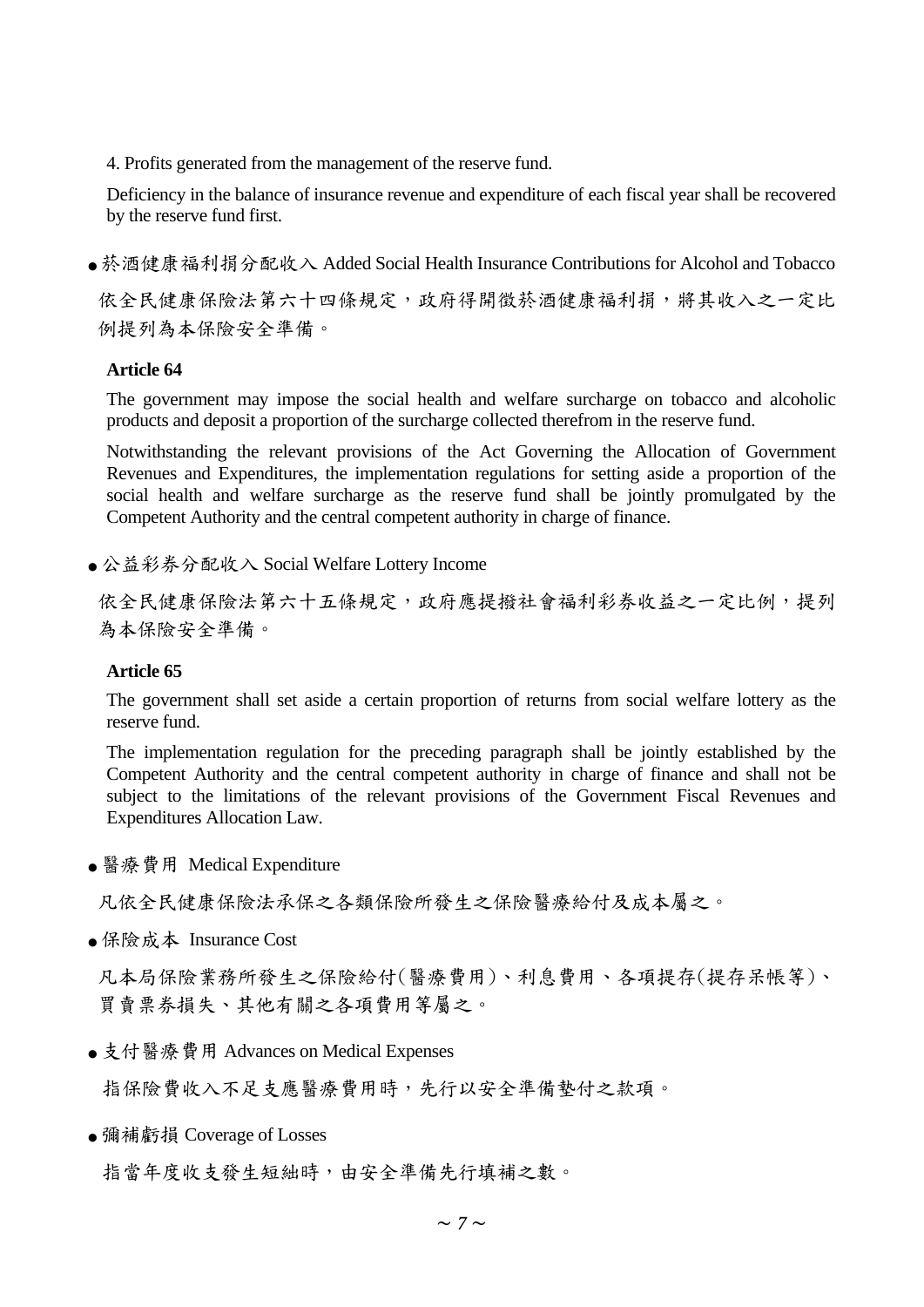● 特約醫院建物整修及擴建之貸款 Loans to Contracted Hospitals for Construction and Expansion 為全民健康保險資金運用方式之一。

三、醫事服務機構特約及管理

● 醫療院所特約類別 Hospital by Contracted Category.

醫學中心 Academic Medical Centers

包含評鑑別中之醫學中心、準醫學中心、新制醫院評鑑特優且新制教學醫院評鑑優等 (評鑑年度申請「醫學中心給付」排序於給付家數上限以內之醫院)。

區域醫院 Metropolitan Hospitals

包含評鑑別中之區域醫院、準區域醫院、特殊功能教學醫院、精神專科教學醫院、新 制醫院評鑑特優或新制醫院評鑑優等或新制醫院評鑑合格(評鑑年度申請「區域醫院給 付」排序於給付家數上限以內之醫院)、新制精神科醫院評鑑優等且精神科教學醫院評 鑑合格、新制精神科醫院評鑑合格且精神科教學醫院評鑑合格。

地區醫院 Local Community Hospitals

包含評鑑別中之地區教學醫院、地區醫院、精神專科醫院、地區醫院(合格一年、暫 准合格)、精神專科醫院(合格一年、暫准合格)、部分非評鑑不合格西醫醫院專案 認定比照地區醫院、新制醫院評鑑特優或新制醫院評鑑優等或新制醫院評鑑合格(評鑑 年度未申請「醫學中心給付」或「區域醫院給付」之醫院)、新制精神科醫院評鑑優等、 新制精神科醫院評鑑合格。

基層院所 Physician Clinics and Dental Clinics

包含評鑑別中之西醫醫院(非評鑑、不合格)、中醫醫院(非評鑑、不合格)、基層 診所/其他。

藥局 Pharmacies

指合格藥師或藥劑生親自主持開設,依法執行藥品調劑、供應業務之處所。

● 保险病床 Insured Beds

指特約醫院提供保險對象住院診療未收取病床費差額之病床。

● 保險病床比率 The Proportion of Insured Beds

依全民健康保險醫事服務機構特約及管理辦法第三十七條之規定計算。

特約醫療院所保險總病床數

\*<del>\*\*\*\*\*\*\*\*\*\*\*\*\*\*\*\*\*\*\*\*\*\*\*\*\*\*\*\*</del> × 100 %<br>特約醫療院所總病床數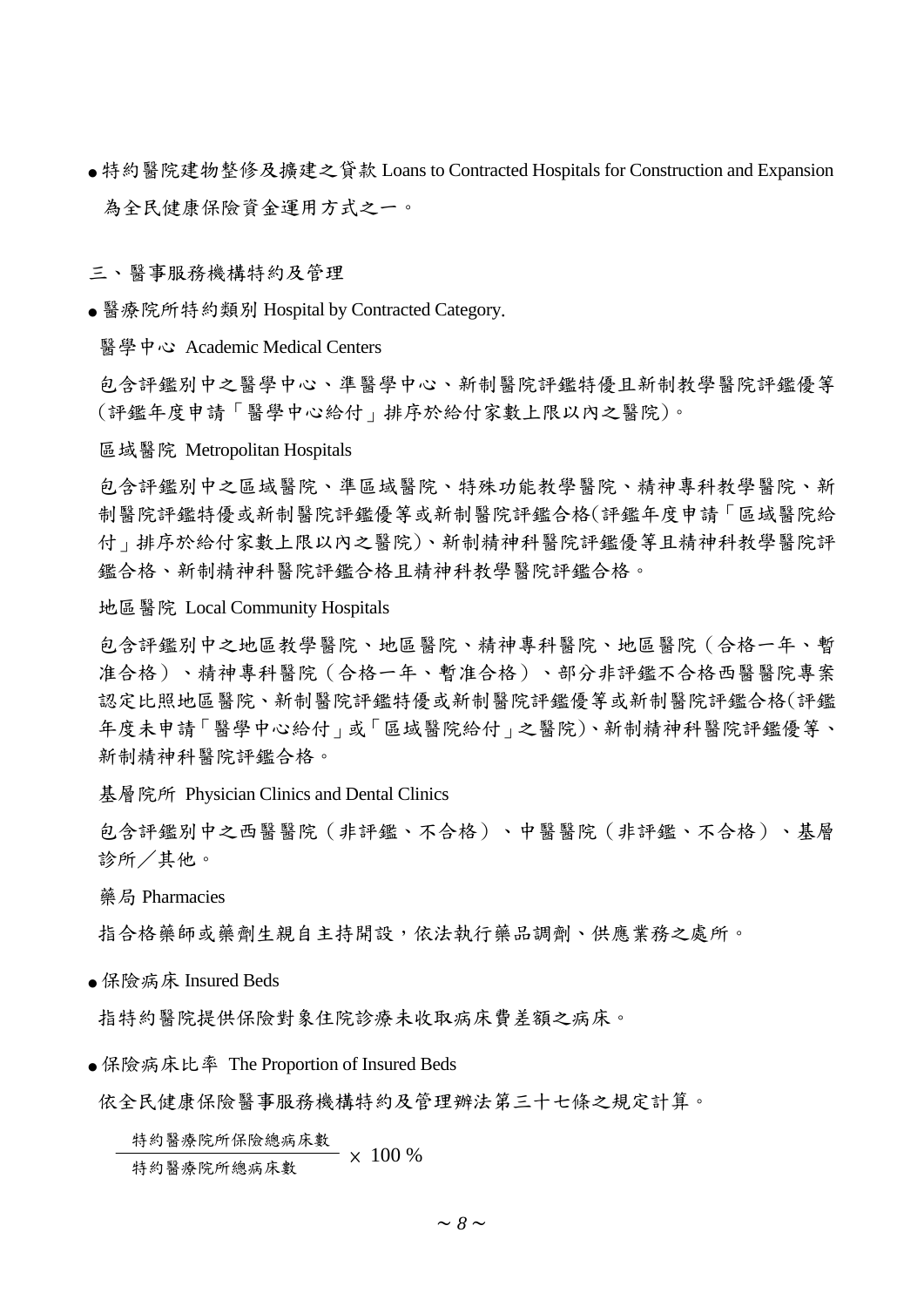● 急性保險病床比率 The Proportion of Insured Acute Beds

特約醫療院所急性保險病床數一急診處暫留床一洗腎治療床一嬰兒床 -<br>特約醫療院所急性總病床數-急診處暫留床-洗腎治療床-嬰兒床 × 100 %

● 慢性保險病床比率 The Proportion of Insured Chronic Beds

特約醫療院所慢性保險病床數

特約醫療院所慢性總病床數 × 100 %

● 扣減費用 Penalities

依全民健康保險醫事服務機構特約及管理辦法第六十五條規定,保險醫事服務機構有 下列情事之一者,保險人應扣減其醫療費用之十倍金額:

- (1)未依處方箋或病歷記載提供醫療服務。
- (2)未經醫師診斷逕行提供醫療服務。
- (3)處方箋之處方或醫療費用申報內容與病歷記載不符。
- (4)未記載病歷,申報醫療費用。
- (5)除第六十七條第一項第四款至第十一款所定情事外,有容留人員違反醫事人員法 令,擅自執行應由特定醫事人員執行之醫療業務,且該人員經衛生主管機關處分或 經判刑確定。

前項應扣減之之醫療費用,保險人得於保險醫事服務機構應領之醫療費用中逕行抵扣。

● 違約記點 Corrections

依全民健康保險醫事服務機構特約及管理辦法第六十四條規定,保險醫事服務機構, 有下列情事之一者,保險人應予違約記點:

- (1)未依醫療法或本保險相關法規辦理轉診業務。
- (2)違反第十條至第十四條、第二十九條、第三十一條、第三十六條第二項、第三十七 條或第三十九條規定。
- (3)未依本保險醫療辦法規定,核對保險對象就醫文件。
- (4)保險對象因分娩、緊急傷病就醫未及攜帶保險憑證,經自費就醫後,於七日內補送 保險憑證時,未依本保險醫療辦法規定,將所收之保險醫療費用退還,且於保險憑 證上補行登錄。
- (5)未依本保險醫療辦法規定,辦理保險對象之住院及住院期間之請假、離院。
- (6)未依本法之規定向保險對象收取其應自行負擔之費用。
- (7)其他經保險人通知應限期改善而未改善者。
- 停止特約 Suspension of Contract

依全民健康保險醫事服務機構特約及管理辦法第六十六條規定,保險醫事服務機構於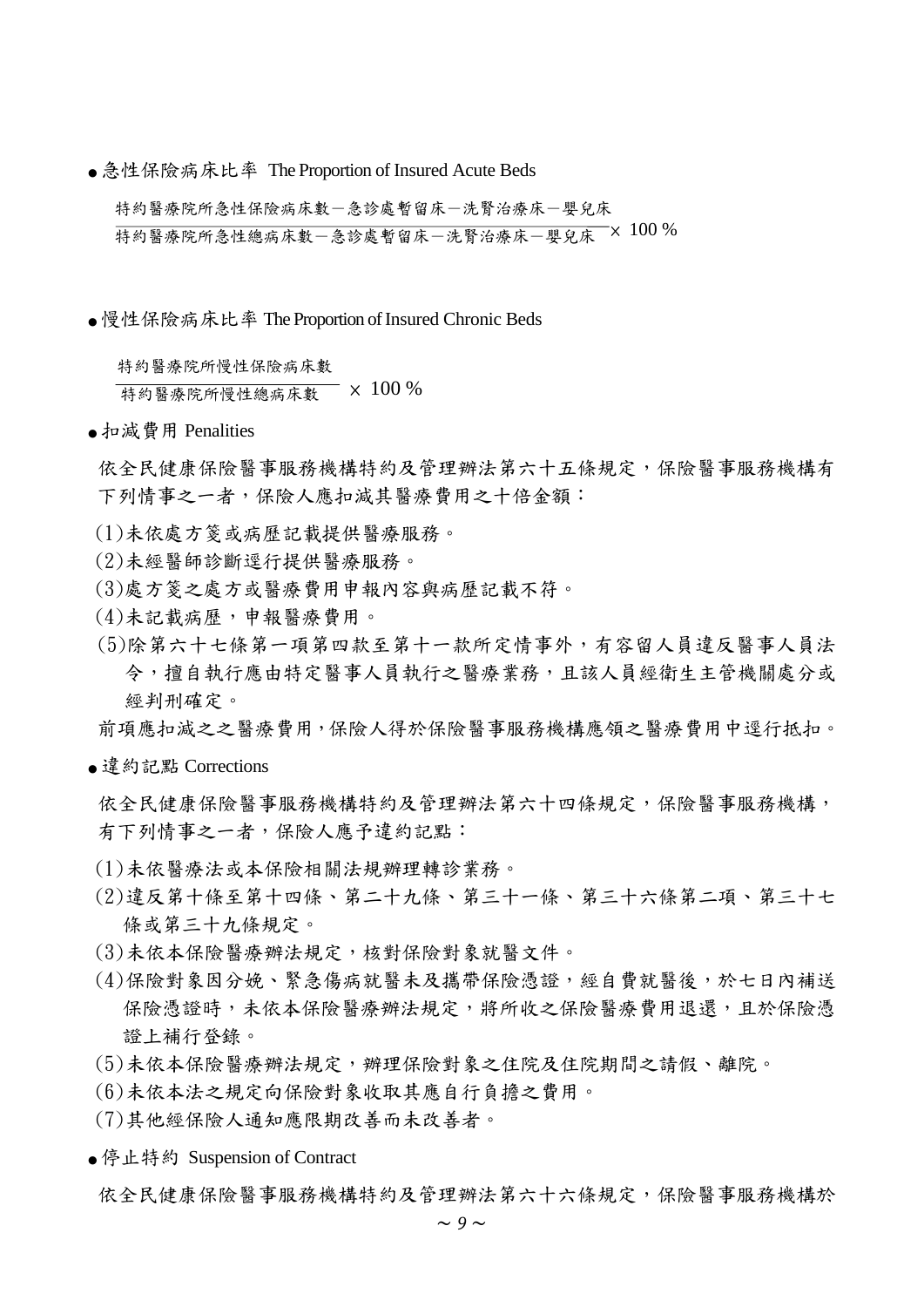特約期間有下列情事之一者,保險人應予停止特約一至三個月,或就其違反規定部分 之診療科別或服務項目停止特約一至三個月:

- (1) 違反本法第五十八條、第六十二條規定,經保險人分別處罰三次後再有違反。
- (2) 依第六十四條規定受違約記點三次後,再有同條規定情事之一。
- (3) 經扣減醫療費用三次後,再有前條規定情事之一。
- (4) 不當招攬病人,經衛生主管機關處分。
- (5) 收治非保險對象,而以保險對象之名義,申報醫療費用。
- (6) 登錄保險對象保險憑證,換給非對症之藥品、營養品或其他物品。
- (7) 拒絕對保險象提供適當醫療服務,且情節重大。
- (8) 未診治保險對象,卻自創就醫紀錄,虛報醫療費用。
- (9) 其他以不正當行為或以虛偽之証明、報告或陳述,申報醫療費用。

● 終止特約 Termination of Contract

依全民健康保險醫事服務機構特約及管理辦法第六十七條規定,保險醫事服務機構有 下列情事之一者,應予終止特約,或就特約醫院違反規定部分之診療科別或服務項目 停止特約一年:

- (1) 保險醫事服務機構或其負責醫事人員依前條規定受停止特約,經執行完畢後二年 內再有前條規定情事之一。
- (2) 以不正當行為或以虛偽之證明、報告或陳述,申報醫療費用,其情節重大。
- (3) 因違反醫療管理相關法規,經衛生主管機關廢止開業執照處分。
- (4) 特約醫院及診所容留未具醫師資格之人員為保險對象診療或處方。
- (5) 特約藥局容留未具藥事人員資格之人員為保險對象調劑。
- (6) 特約醫事檢驗所容留未具醫事檢驗人員資格之人員為保險對象檢驗。
- (7) 特約醫事放射所容留未具醫事放射人員資格之人員為保險對象施行放射業務。
- (8) 特約居家護理機構容留未具護理人員資格之人員擅自執行護理業務。
- (9) 特約助產機構容留未具助產人員資格之人員為保險對象提供助產服務。
- (10) 特約物理治療所容留未具物理治療人員資格之人員為保險對象提供物理治療服 務。
- (11) 特約職能治療所容留未具職能治療人員資格之人員為保險對象提供職能治療服 務。
- (12) 依前條規定受停止特約期間,仍繼續於保險對象保險憑證上登錄,並以不實之就 診日期申報醫療費用,或交由其他保險醫事服務機構申報。
- (13) 依第一款至第十二款規定,受終止特約或停止特約一年,期滿再申請特約後,經 查於終止特約或停止特約一年期間,仍繼續於保險對象保險憑證上登錄,並以不 實之就診日期申報醫療費用,或交由其他保險醫事服務機構申報。

保險醫事服務機構因歇業註銷其開業執照者,應予終止特約。

依第一項規定受終止特約者,自終止之日起一年內,不得申請特約。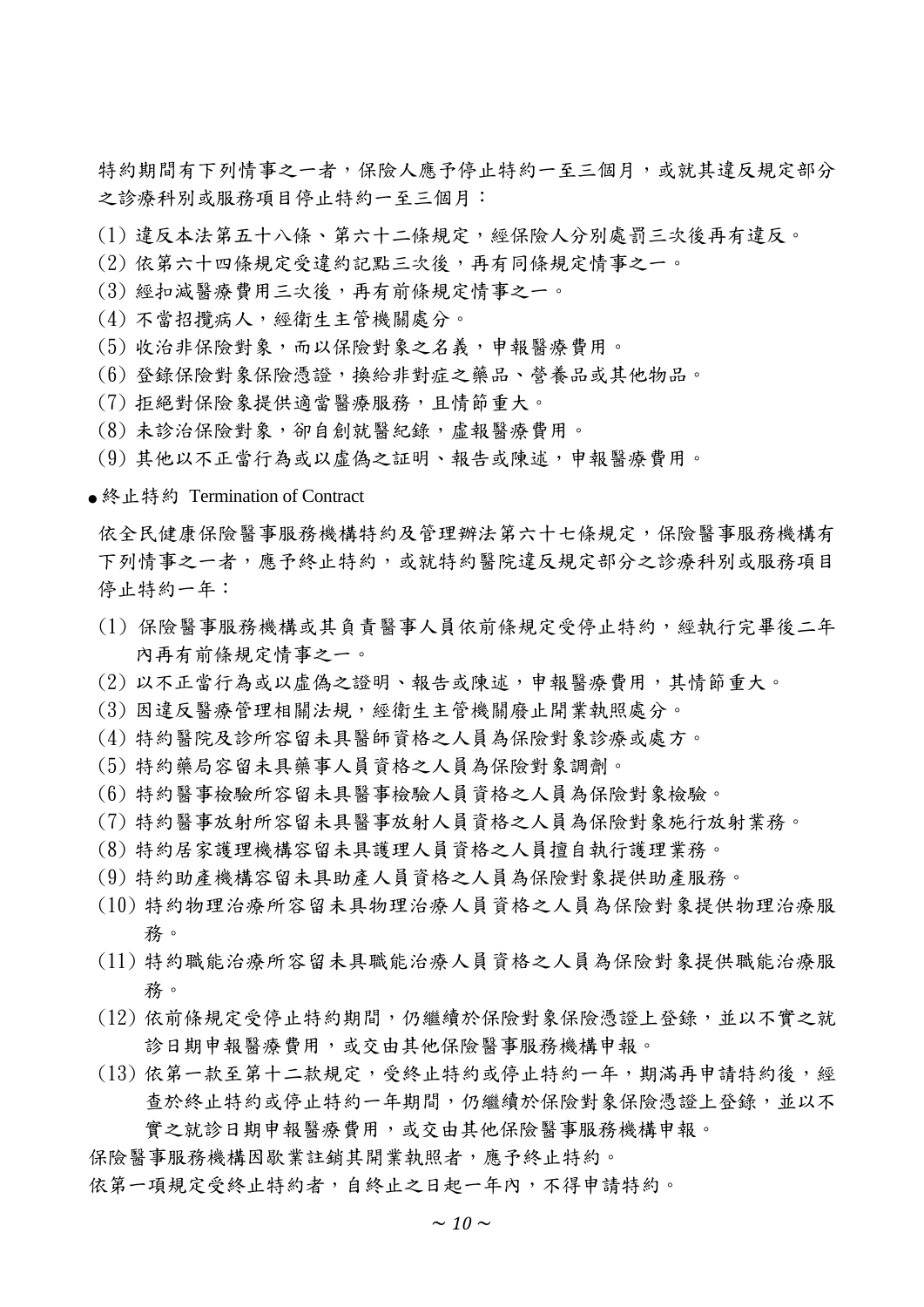● 重大傷病 Major Illness/Injury

指行政院衛生署公告之「全民健康保險重大傷病範圍」所列各項傷病。

四、醫療給付

● 門診件數 Outpatient Cases

全年內前往特約醫事機構經掛號後,實際赴門診就醫之件數,並含急診件數。

● 住院件數 Inpatient Cases

全年住院費用之件數,住院期間醫療院所分數次申報費用,每一次算一件。

 $\bullet$  申報金額 $($ 點數) Claims

費用發生年月之申報(點)數。

- 核付金額(點數)Approved Benefit Payments 費用發生年月初核之核付數(點數)。
- 自行負擔金額 Copayment

全年內保險對象至特約醫事機構就診自行負擔之醫療費用。

● 住院日數 Inpatient Days

依申報規定以保險對象入院之日起計,包括佔急性病床日數和慢性病床日數,出院當 日不計。

● 平均每件申請費用(點數) Average Cost Per Case.

健保申請費用(點數)/申報件數。

- 平均每日住院申請費用(點數) Average Cost Per Day 住院申請費用(點數)/總住院日數。
- 平均每件住院日數 Average Length of Stay. 總住院日數/住院申報件數。
- 自墊醫療費用 Cash Reimbursement of Medical Expense for Out-of-Plan Services
	- 緊急傷病

保險對象有下列情形之一者,得申請核退醫療費用:

- 1. 全民健康保險施行區域內,因緊急傷病不克前往本保險醫事服務機構就醫,必須 於附近非保險醫事服務機構急救者。
- 2. 全民健康保險施行區域內,因情況緊急不克前往本保險醫事服務機構分娩,必須 於非保險醫事服務機構分娩,或延請合格醫師或助產士接生者。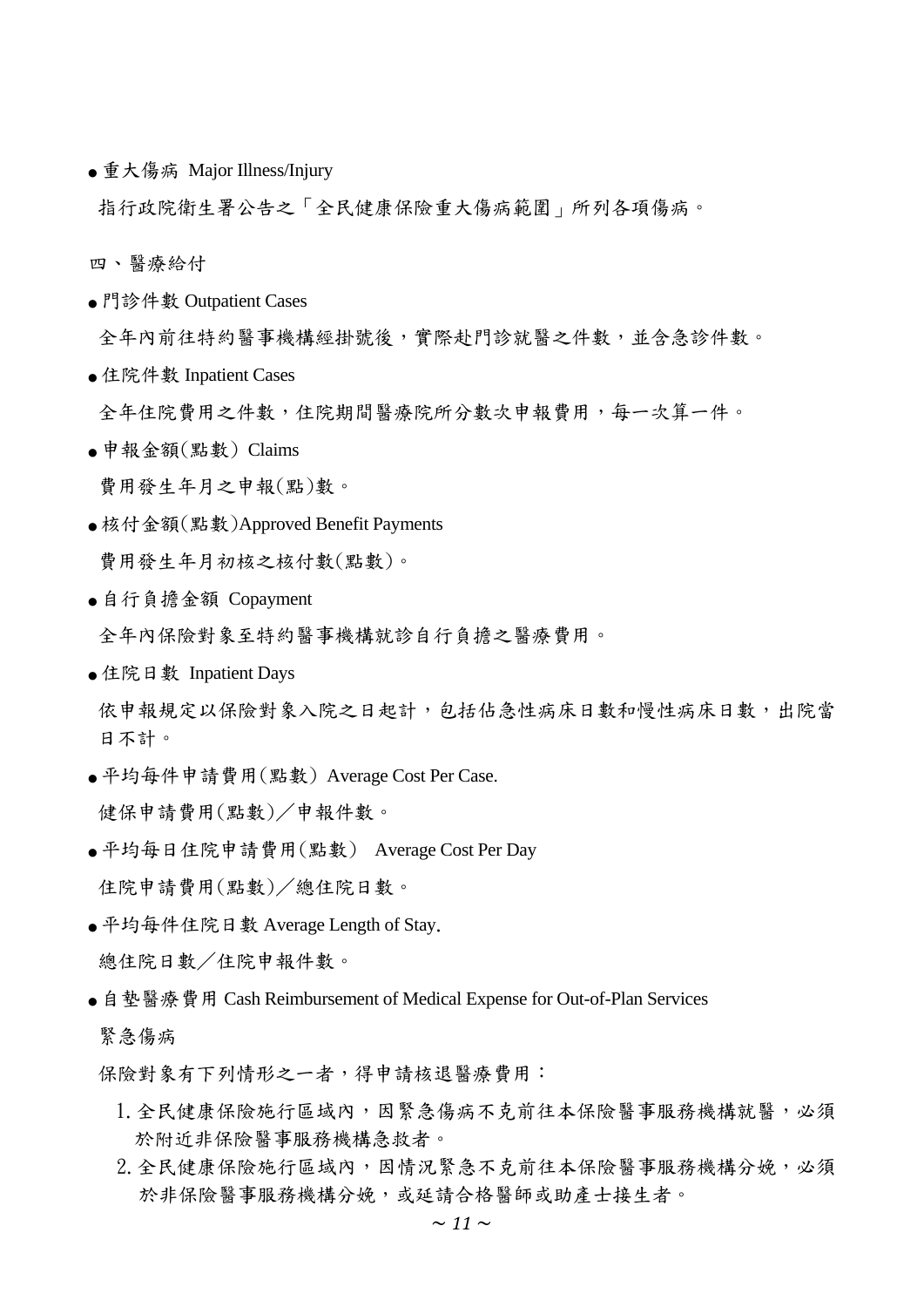3.全民健康保險施行區域外(包括國外及大陸地區)發生不可預期之傷病或緊急分 娩,必須於當地醫療機構就醫或分娩者。

特殊情況

保險對象因特殊情況符合下列情形之一,於保險醫事服務機構自墊醫療費用就醫者, 得申請核退醫療費用:

- 1.未依全民健康保險法(以下簡稱本法)規定投保,而依本法第六十九條之一規定處 以罰鍰及暫不予保險給付,於暫不予保險給付期間,在保險醫事服務機構自墊醫療 費用就醫,並已繳清罰鍰及保險費者。
- 2.依本法第三十條第三項規定,經暫行拒絕保險給付,於暫行拒絕保險給付期間, 在保險醫事服務機構自墊醫療費用就醫,並已繳清保險費及滯納金者。
- 3.未依本法第三十三條及第三十五條規定繳納應自行負擔之費用,經暫行拒絕保險 給付,於暫行拒絕保險給付期間,在保險醫事服務機構自墊醫療費用就醫,並已繳 清其應自行負擔之費用者。
- 4. 符合全民健康保險醫療辦法第六條規定,未及於就醫日起七日內向保險醫事服務 構補送保險憑證者。
- 5.依本法第三十五條第二項及其施行細則第六十四條第三項規定,每年應自行負擔 之住院費用,超過最近一年每人平均國民所得之百分之十者。
- 6. 符合本法第三十六條重大傷病者,於住院期間死亡或因不可歸責因素,未及於住 院期間提出申請,並已付該次住院部分負擔費用者。
- 一般案件 General Cases

門診一般案件係指基層診所依藥費定額給付之案件,住院一般案件指非屬高額、特定 及論病計酬案件者。

● 論病例計酬案件 Case-payment Cases

係依據全民健康保險醫療費用支付標準第七部所列國際疾病診斷碼及手術(或處置)碼 並依其相關規定申報醫療費用之案件。

● 特定案件 Special Cases

保險醫事服務機構執行特定醫療服務並採逐案審查之案件。

● 試辦計畫 Pilot Project

尚未納入支付標準,由本局或各總額部門推動之醫療照護暫行計畫。

● 分局縣市別 Branch and Locale

醫療費用之申報、核付係按特約醫事服務機構所在地之分局縣市別統計。

● 交付機構 Delivery Institutions